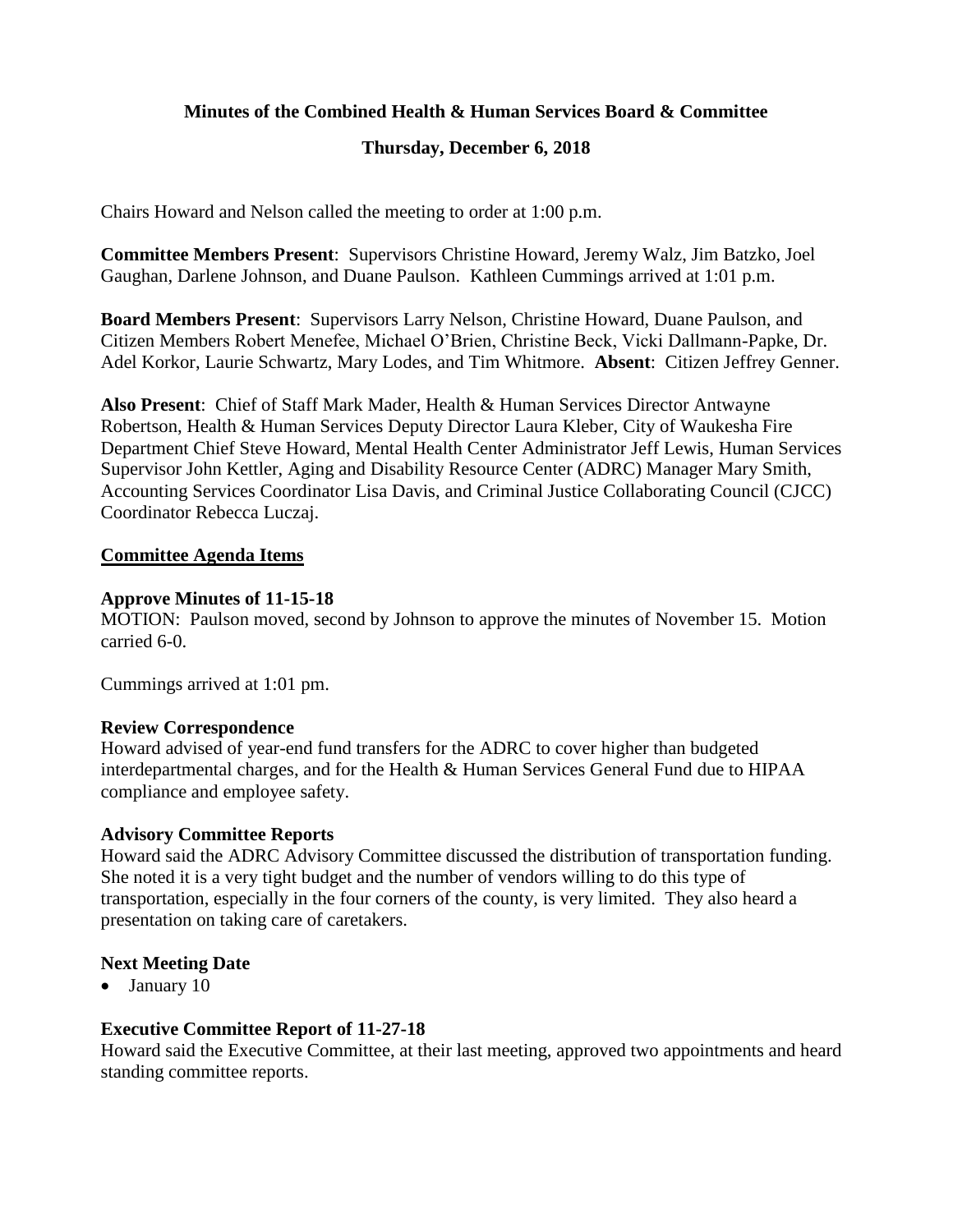12-6-18 H&HS Committee/Board Page **2** of **3**

### **Board Agenda Items**

### **Approve Minutes of 11-15-18**

MOTION: Paulson moved, second by Lodes to approve the minutes of November 15. Motion carried 11-0.

### **Next Meeting Date**

• January 10

### **Items For Discussion And Consideration**

### **City of Waukesha Fire Department Response to Opiate/Heroin Epidemic** *(Board and Committee)*

Chief Howard gave a PowerPoint presentation on the opiates/heroin epidemic. He explained how Narcan works and is administered and showed a map of their response locations in the City of Waukesha between 2011 and 2018. He indicated the number of doses of Narcan administered by EMS providers per year and noted they have become very good at treating overdoses. Committee and board members shared concerns and questions with Chief Howard.

### **Clinical Division's Privileging of Medical Staff** *(Board)*

Lewis asked that the appointment of Parag Panchal, MD, effective December 6, 2018 through December 31, 2019, be approved. Lewis noted that their process, including background and reference checks, has been completed.

MOTION: Whitmore moved, second by Korkor to approve the appointment of Parag Panchal, MD. Motion carried 11-0.

MOTION: Paulson moved, second by Whitmore to adjourn the board meeting at 1:50 p.m. Motion carried 11-0.

# **Ordinance 173-O-070 Modify the Department of Health and Human Services 2018 Budget to Appropriate Expenditures for Aging and Disability Resource Center and Increase General Government Revenue** *(Committee)*

Smith and Davis were present to discuss this ordinance which modifies the 2018 Department of Health and Human Services – Aging and Disability Resource Center (ADRC) budget by appropriating \$60,300 of additional operating expenses to fund program costs. Additional expenditures include \$14,300 of contracted services for project management; \$14,000 for office equipment and furniture; and \$32,000 for advertising, marketing and printing services. The additional budget appropriations will be funded by \$60,300 of additional state and federal ADRC grant funds that were approved by the state to be carried over from 2017 to 2018. This ordinance results in no additional tax levy impact.

MOTION: Paulson moved, second by Cummings to approve Ordinance 173-O-070. Motion carried 7-0.